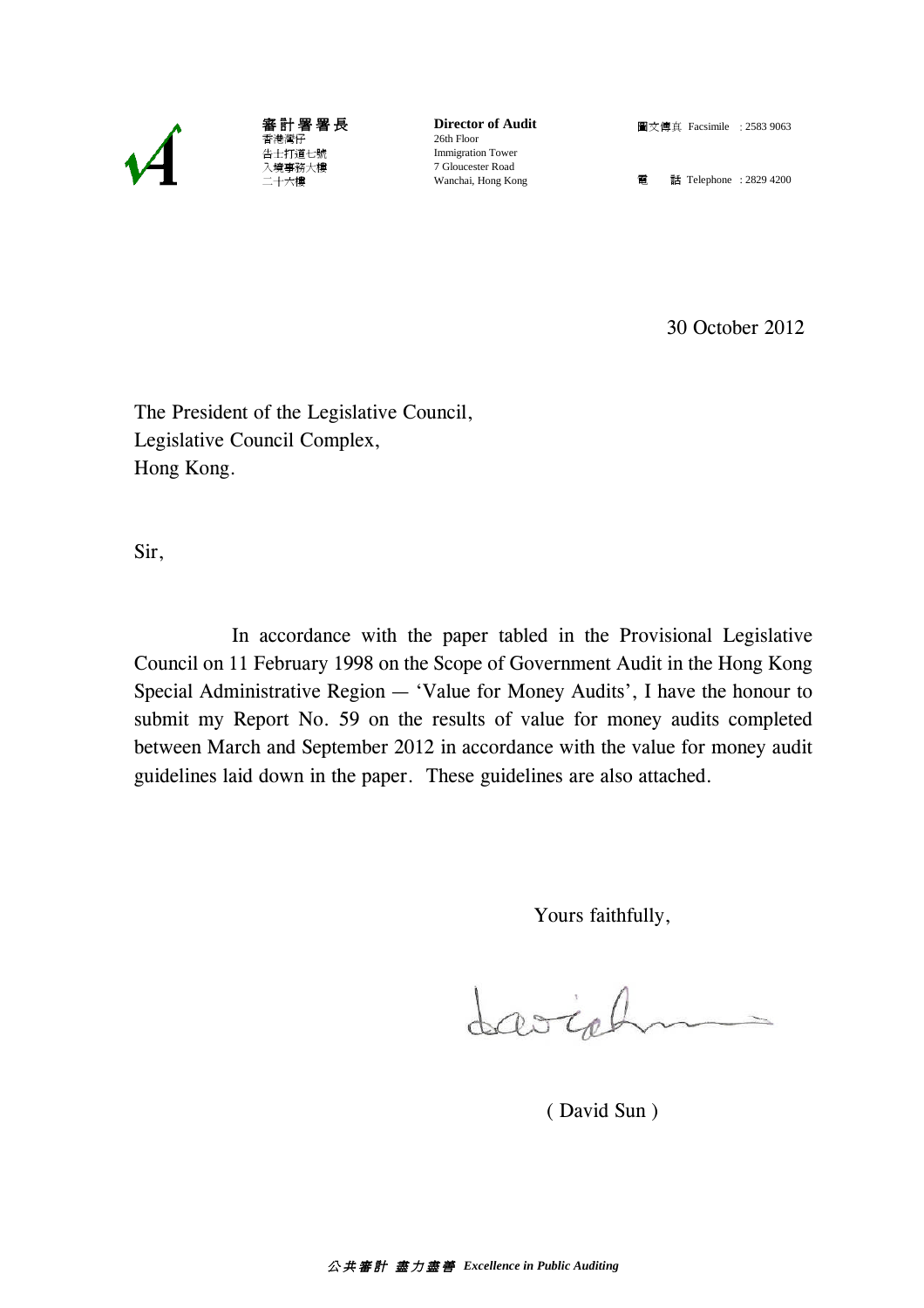## **CONTENTS**

The Director of Audit's Report No. 59 contains the following chapters:

| <b>Chapter</b> | <b>Subject</b>                                                                                    |
|----------------|---------------------------------------------------------------------------------------------------|
| $\mathbf{1}$   | Monitoring and reporting of air quality                                                           |
| $\overline{2}$ | Implementation of air-quality improvement measures                                                |
| 3              | Regulatory control of private hospitals                                                           |
| $\overline{4}$ | Land grants for private hospital development                                                      |
| 5              | Government's financial support to film industry                                                   |
| 6              | Management of intellectual property rights enforcement work                                       |
| $\overline{7}$ | Management of public enquiries and complaints by the Food<br>and Environmental Hygiene Department |
| 8              | Procurement and supplies services provided by the Government<br><b>Logistics Department</b>       |
| 9              | Provision of local services by the Marine Department                                              |
| 10             | Youth employment services                                                                         |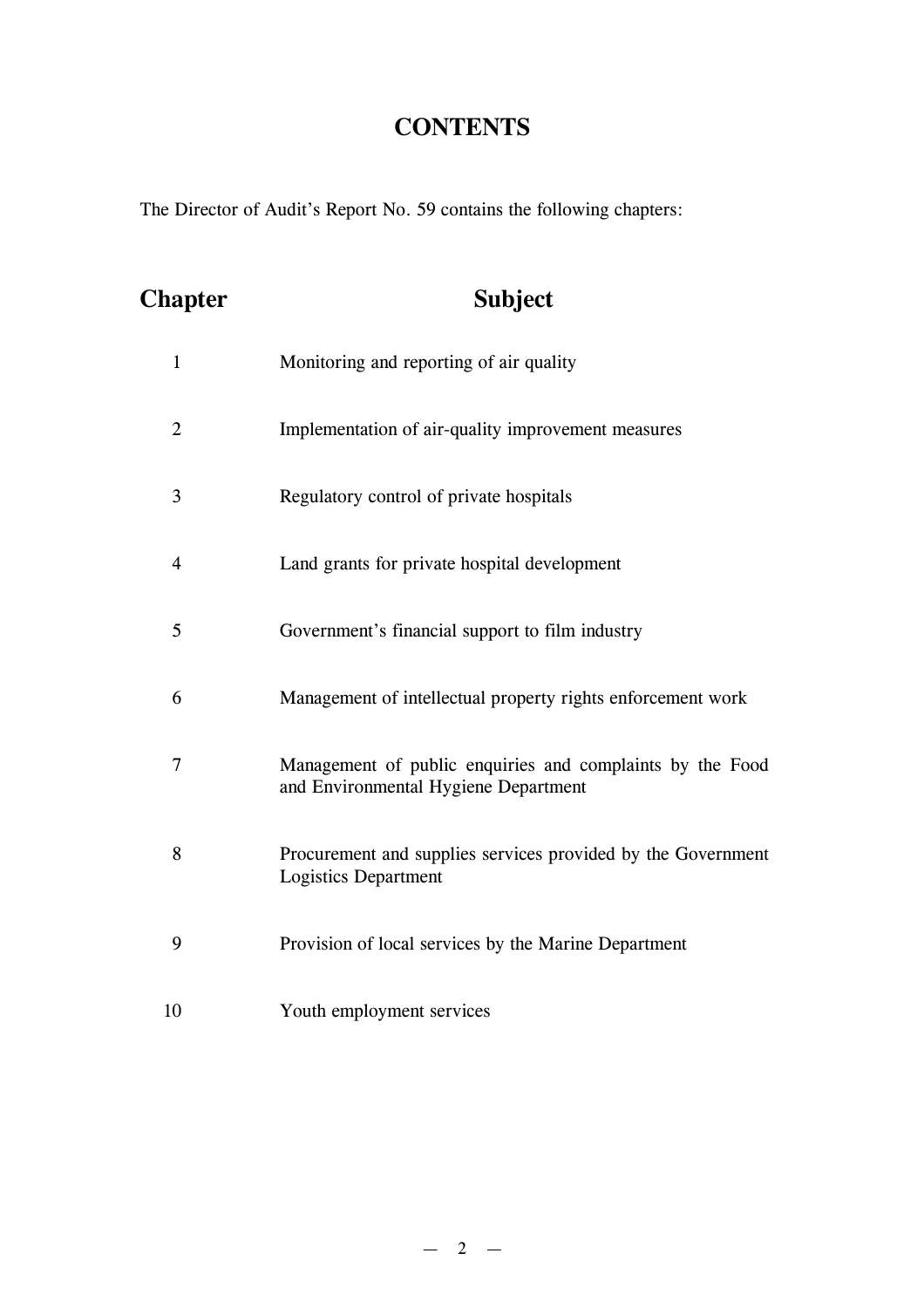## **VALUE FOR MONEY AUDIT GUIDELINES**

## **Value for money audit**

Value for money audit is an examination into the economy, efficiency and effectiveness with which any bureau of the Government Secretariat, department, agency, other public body, public office, or audited organisation has discharged its functions. Value for money audit is carried out under a set of guidelines tabled in the Provisional Legislative Council by the Chairman of the Public Accounts Committee on 11 February 1998. The guidelines were agreed between the Public Accounts Committee and the Director of Audit and have been accepted by the Administration.

- 2. The guidelines are:
	- firstly, the Director of Audit should have great freedom in presenting his reports to the Legislative Council. He may draw attention to any circumstance which comes to his knowledge in the course of audit, and point out its financial implications. Subject to the guidelines, he will not comment on policy decisions of the Executive and Legislative Councils, save from the point of view of their effect on the public purse;
	- secondly, in the event that the Director of Audit, during the course of carrying out an examination into the implementation of policy objectives, reasonably believes that at the time policy objectives were set and decisions made there may have been a lack of sufficient, relevant and reliable financial and other data available upon which to set such policy objectives or to make such decisions, and that critical underlying assumptions may not have been made explicit, he may carry out an investigation as to whether that belief is well founded. If it appears to be so, he should bring the matter to the attention of the Legislative Council with a view to further inquiry by the Public Accounts Committee. As such an investigation may involve consideration of the methods by which policy objectives have been sought, the Director should, in his report to the Legislative Council on the matter in question, not make any judgement on the issue, but rather present facts upon which the Public Accounts Committee may make inquiry;
	- thirdly, the Director of Audit may also consider as to whether policy objectives have been determined, and policy decisions taken, with appropriate authority;